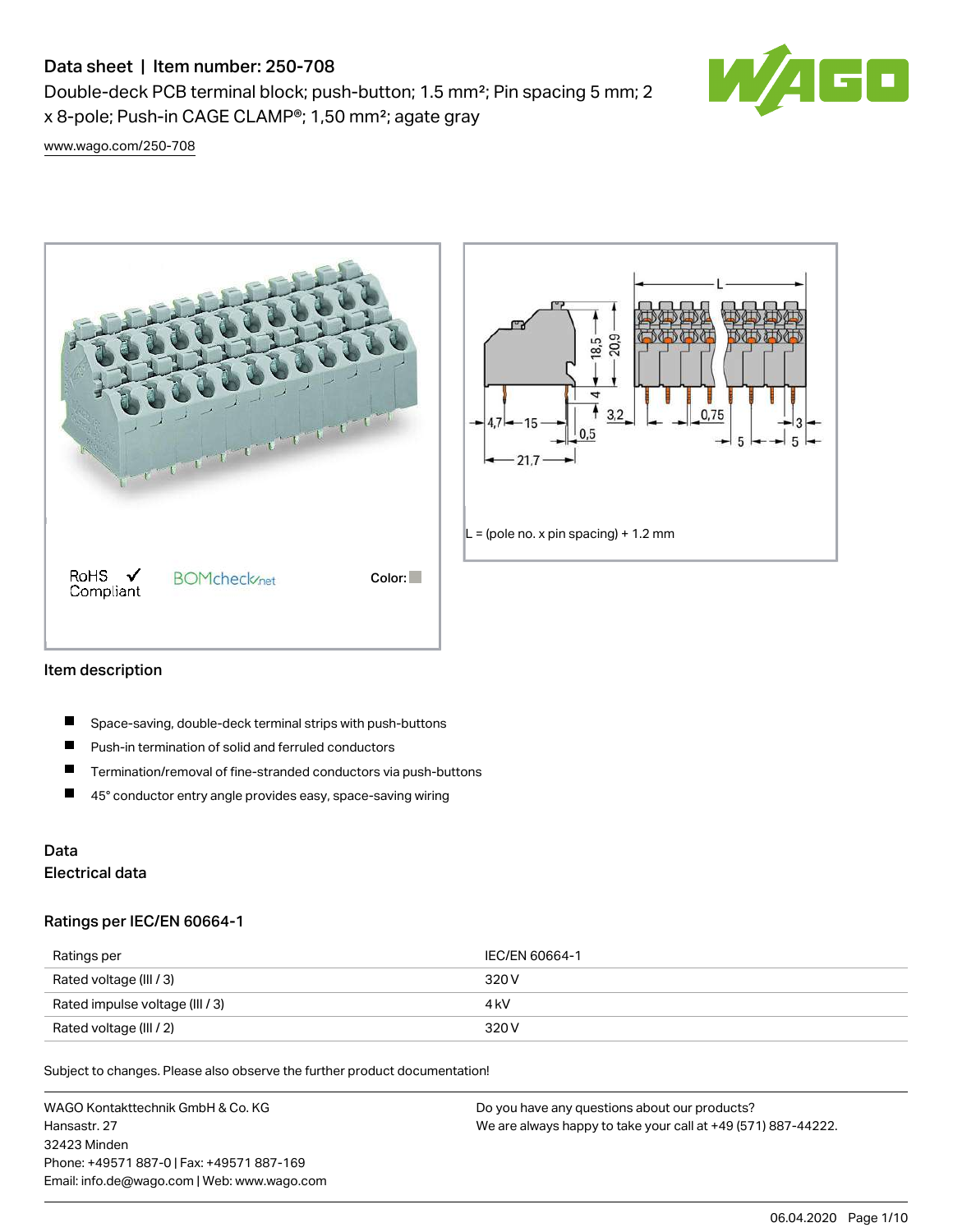## Data sheet | Item number: 250-708

[www.wago.com/250-708](http://www.wago.com/250-708)



| Rated impulse voltage (III / 2) | 4 kV                                                      |
|---------------------------------|-----------------------------------------------------------|
| Rated voltage (II / 2)          | 630 V                                                     |
| Rated impulse voltage (II / 2)  | 4 kV                                                      |
| Rated current                   | 10 A                                                      |
| Legend (ratings)                | (III / 2) ≙ Overvoltage category III / Pollution degree 2 |

### Approvals per UL 1059

| Rated voltage UL (Use Group B) | 300 V   |
|--------------------------------|---------|
| Rated current UL (Use Group B) | 10 A    |
| Rated voltage UL (Use Group D) | 300 V   |
| Rated current UL (Use Group D) | 10 A    |
| Approvals per                  | UL 1059 |

### Approvals per CSA

| Rated voltage CSA (Use Group B) | 300 V |
|---------------------------------|-------|
| Rated current CSA (Use Group B) | 10 A  |
| Rated voltage CSA (Use Group D) | 300 V |
| Rated current CSA (Use Group D) | 10 A  |

## Connection data

| Connection technology                                       | Push-in CAGE CLAMP®                   |
|-------------------------------------------------------------|---------------------------------------|
| <b>Actuation type</b>                                       | Push-button                           |
| Solid conductor                                             | $0.51.5$ mm <sup>2</sup> / 20  16 AWG |
| Fine-stranded conductor                                     | $0.751.5$ mm <sup>2</sup>             |
| Fine-stranded conductor with ferrule with plastic collar    | $0.51$ mm <sup>2</sup>                |
| Fine-stranded conductor with ferrule without plastic collar | $0.51$ mm <sup>2</sup>                |
| Strip length                                                | $910$ mm / 0.35  0.39 inch            |
| Conductor entry angle to the PCB                            | 45°                                   |
| No. of poles                                                | 8                                     |
| Total number of connection points                           | 16                                    |
| Total number of potentials                                  | 16                                    |
| Number of connection types                                  | 1                                     |
| Number of levels                                            | 2                                     |

## Geometrical Data

Pin spacing 5 mm / 0.197 inch

Subject to changes. Please also observe the further product documentation!

WAGO Kontakttechnik GmbH & Co. KG Hansastr. 27 32423 Minden Phone: +49571 887-0 | Fax: +49571 887-169 Email: info.de@wago.com | Web: www.wago.com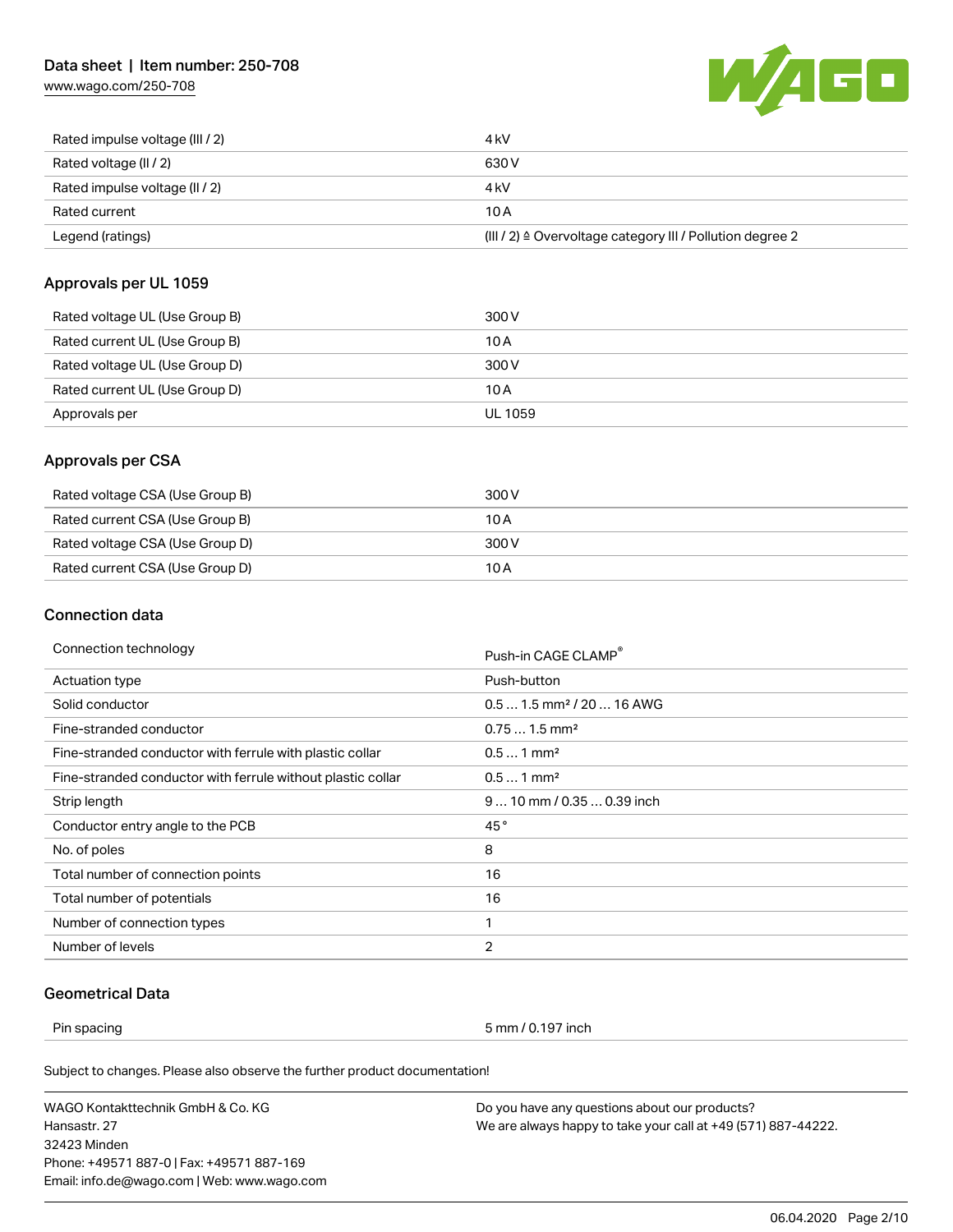## Data sheet | Item number: 250-708

[www.wago.com/250-708](http://www.wago.com/250-708)



| Width                             | 41.2 mm / 1.622 inch         |
|-----------------------------------|------------------------------|
| Height                            | 24.9 mm / 0.98 inch          |
| Height from the surface           | 20.9 mm / 0.823 inch         |
| Depth                             | 21.7 mm / 0.854 inch         |
| Solder pin length                 | 4 mm                         |
| Solder pin dimensions             | $0.5 \times 0.75$ mm         |
| Drilled hole diameter (tolerance) | $1.2$ $(-0.1 \dots +0.1)$ mm |

### PCB contact

| PCB contact                         | THT                                     |
|-------------------------------------|-----------------------------------------|
| Solder pin arrangement              | over the entire terminal strip, in line |
| Number of solder pins per potential |                                         |

#### Material Data

| Color                       | agate gray                            |
|-----------------------------|---------------------------------------|
| Insulating material         | Polyamide 66 (PA 66)                  |
| Flammability class per UL94 | V <sub>0</sub>                        |
| Clamping spring material    | Chrome nickel spring steel (CrNi)     |
| Contact material            | Electrolytic copper $(E_{\text{Cl}})$ |
| Contact plating             | tin-plated                            |
| Fire load                   | 0.327 MJ                              |
| Weight                      | 15.4g                                 |

### Commercial data

| Product Group      | 4 (Printed Circuit) |
|--------------------|---------------------|
| Packaging type     | <b>BOX</b>          |
| Country of origin  | CН                  |
| <b>GTIN</b>        | 4044918304511       |
| Customs Tariff No. | 85369010000         |

#### Approvals / Certificates

#### Country specific Approvals

|      |                          |                                 | Certificate |
|------|--------------------------|---------------------------------|-------------|
| Logo | Approval                 | <b>Additional Approval Text</b> | name        |
|      | <b>CCA</b>               | EN 60998                        | NTR NL-     |
|      | DEKRA Certification B.V. |                                 | 7449        |

Subject to changes. Please also observe the further product documentation!

WAGO Kontakttechnik GmbH & Co. KG Hansastr. 27 32423 Minden Phone: +49571 887-0 | Fax: +49571 887-169 Email: info.de@wago.com | Web: www.wago.com Do you have any questions about our products?

We are always happy to take your call at +49 (571) 887-44222.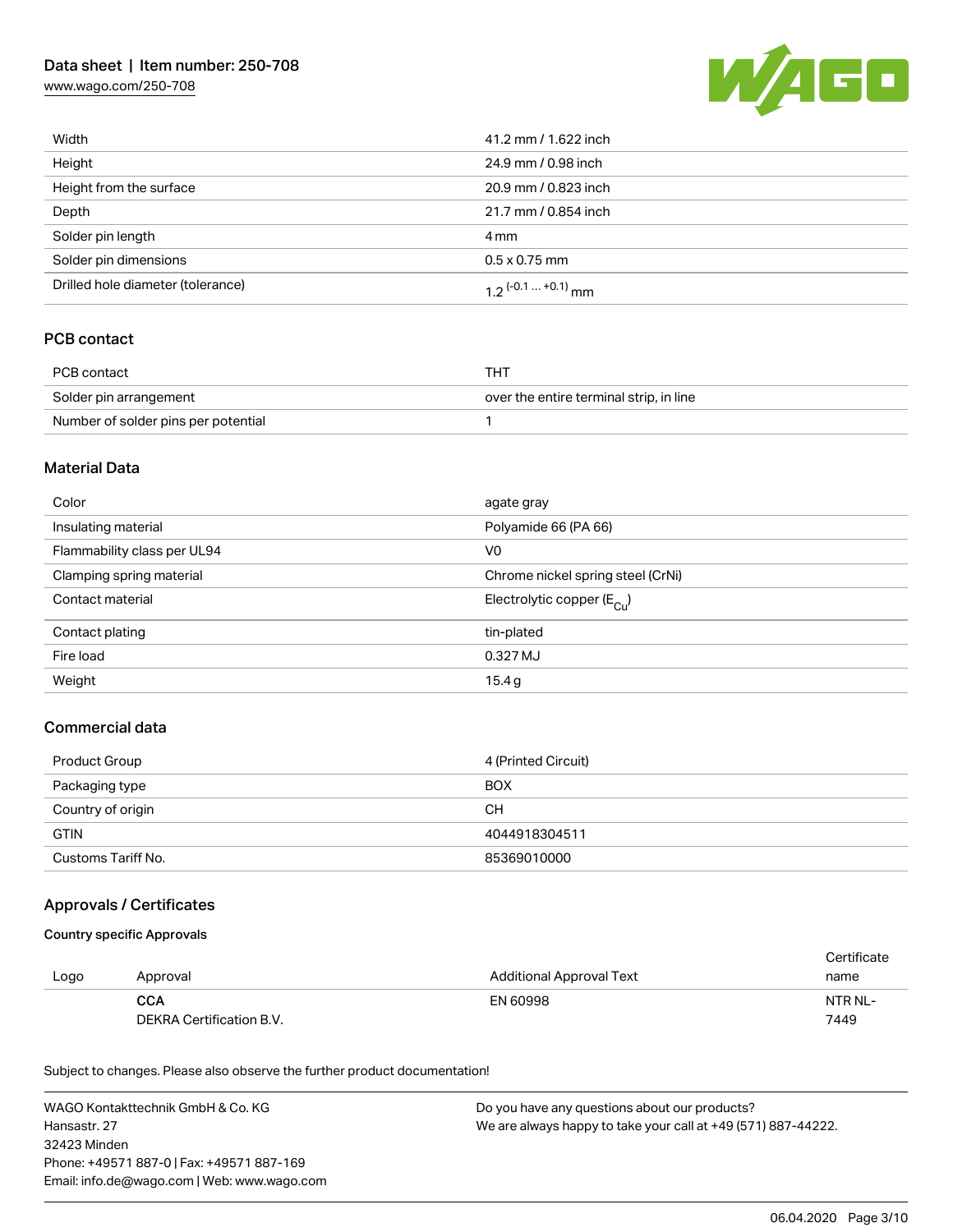...



| <b>Ship Approvals</b><br>Logo | Approval                                            | <b>Additional Approval Text</b> | Certificate<br>name |
|-------------------------------|-----------------------------------------------------|---------------------------------|---------------------|
|                               | <b>VDE</b><br>VDE Prüf- und Zertifizierungsinstitut | EN 60998                        | 40028888            |
| KEMA                          | <b>KEMA/KEUR</b><br>DEKRA Certification B.V.        | EN 60947                        | 2160584.18          |
| <b>KEMA</b>                   | <b>KEMA/KEUR</b><br>DEKRA Certification B.V.        | EN 60998                        | 71-105258           |
|                               | <b>CSA</b><br>DEKRA Certification B.V.              | C22.2                           | 1132097             |
|                               | <b>CCA</b><br>DEKRA Certification B.V.              | EN 60947                        | NTR NL-<br>7100     |
|                               |                                                     |                                 |                     |

| Logo          | Approval                                                | Additional Approval Text | name                               |
|---------------|---------------------------------------------------------|--------------------------|------------------------------------|
|               | <b>ABS</b><br>American Bureau of Shipping               |                          | $19 -$<br>HG1869876-<br><b>PDA</b> |
| <b>DNV-GL</b> | <b>DNV GL</b><br>Det Norske Veritas, Germanischer Lloyd | $\overline{\phantom{0}}$ | TAE000016Z                         |

#### UL-Approvals

MARITIME

| Logo | Approval                      | Additional Approval Text | Certificate<br>name |
|------|-------------------------------|--------------------------|---------------------|
|      | UL                            | <b>UL 1059</b>           | E45172              |
| o    | UL International Germany GmbH |                          | sec. 6              |

Subject to changes. Please also observe the further product documentation!

WAGO Kontakttechnik GmbH & Co. KG Hansastr. 27 32423 Minden Phone: +49571 887-0 | Fax: +49571 887-169 Email: info.de@wago.com | Web: www.wago.com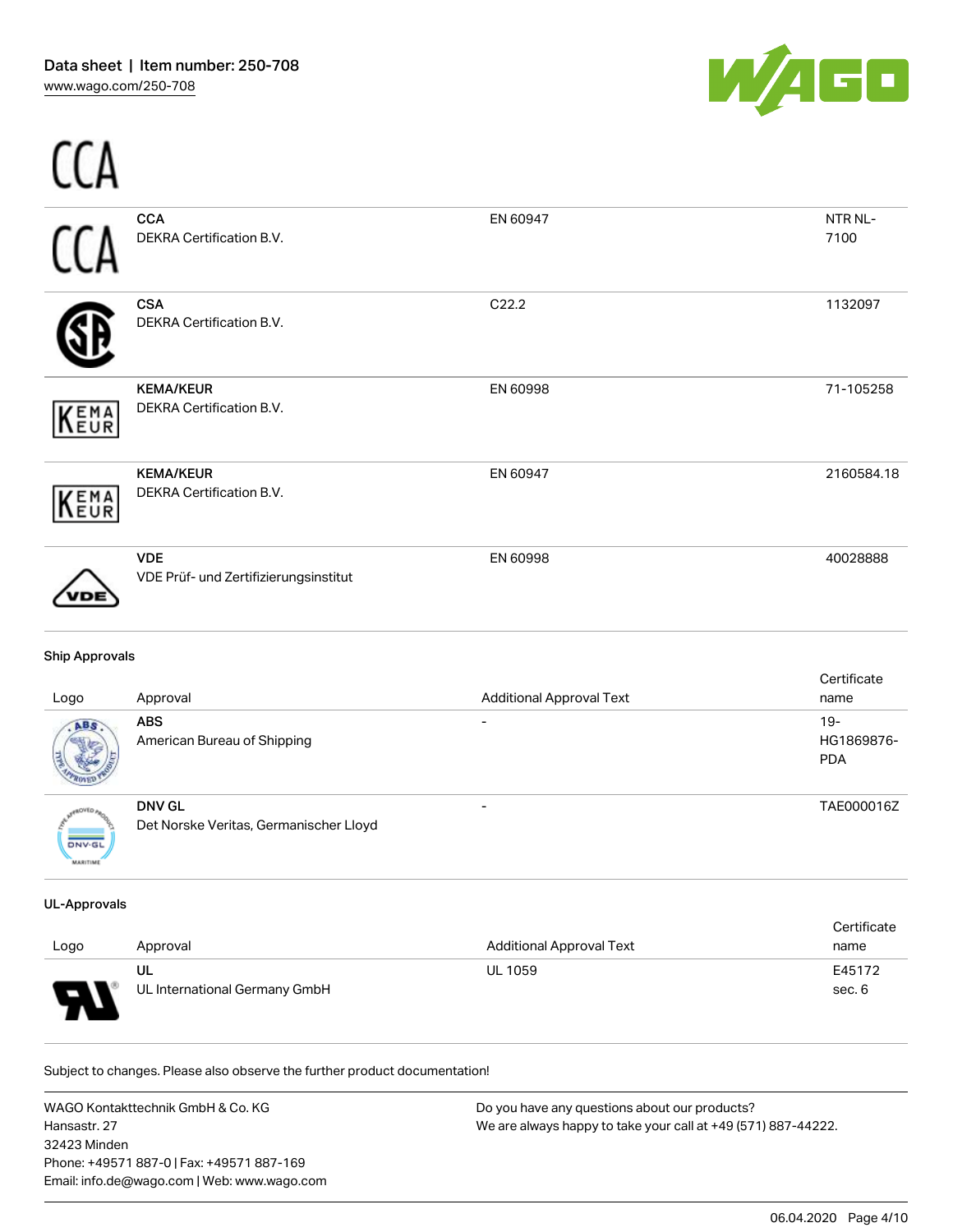

Counterpart

#### Compatible products

#### Marking accessories

|         | Item no.: 210-332/500-202<br>Marking strips; as a DIN A4 sheet; MARKED; 1-16 (160x); Height of marker strip: 3 mm; Strip length 182<br>mm; Horizontal marking; Self-adhesive; white  | www.wago.com/210-332<br>/500-202 |
|---------|--------------------------------------------------------------------------------------------------------------------------------------------------------------------------------------|----------------------------------|
|         | Item no.: 210-332/500-204<br>Marking strips; as a DIN A4 sheet; MARKED; 17-32 (160x); Height of marker strip: 3 mm; Strip length<br>182 mm; Horizontal marking; Self-adhesive; white | www.wago.com/210-332<br>/500-204 |
|         | Item no.: 210-332/500-205<br>Marking strips; as a DIN A4 sheet; MARKED; 1-32 (80x); Height of marker strip: 3 mm; Strip length 182<br>mm; Horizontal marking; Self-adhesive; white   | www.wago.com/210-332<br>/500-205 |
|         | Item no.: 210-332/500-206<br>Marking strips; as a DIN A4 sheet; MARKED; 33-48 (160x); Height of marker strip: 3 mm; Strip length<br>182 mm; Horizontal marking; Self-adhesive; white | www.wago.com/210-332<br>/500-206 |
| check   |                                                                                                                                                                                      |                                  |
|         | Item no.: 210-136<br>Test plug; 2 mm Ø; with 500 mm cable; red                                                                                                                       | www.wago.com/210-136             |
| ferrule |                                                                                                                                                                                      |                                  |
|         | Item no.: 216-101<br>Ferrule; Sleeve for 0.5 mm <sup>2</sup> / AWG 22; uninsulated; electro-tin plated                                                                               | www.wago.com/216-101             |
|         | Item no.: 216-102<br>Ferrule; Sleeve for 0.75 mm <sup>2</sup> / AWG 20; uninsulated; electro-tin plated                                                                              | www.wago.com/216-102             |
|         | Item no.: 216-103<br>Ferrule; Sleeve for 1 mm <sup>2</sup> / AWG 18; uninsulated; electro-tin plated                                                                                 | www.wago.com/216-103             |
|         | Item no.: 216-121<br>Ferrule; Sleeve for 0.5 mm <sup>2</sup> / AWG 22; uninsulated; electro-tin plated                                                                               | www.wago.com/216-121             |
|         | Item no.: 216-122<br>Ferrule; Sleeve for 0.75 mm <sup>2</sup> / AWG 20; uninsulated; electro-tin plated                                                                              | www.wago.com/216-122             |
|         | Item no.: 216-123<br>Ferrule; Sleeve for 1 mm <sup>2</sup> / AWG 18; uninsulated; electro-tin plated                                                                                 | www.wago.com/216-123             |
|         | Item no.: 216-141                                                                                                                                                                    |                                  |

Subject to changes. Please also observe the further product documentation!

WAGO Kontakttechnik GmbH & Co. KG Hansastr. 27 32423 Minden Phone: +49571 887-0 | Fax: +49571 887-169 Email: info.de@wago.com | Web: www.wago.com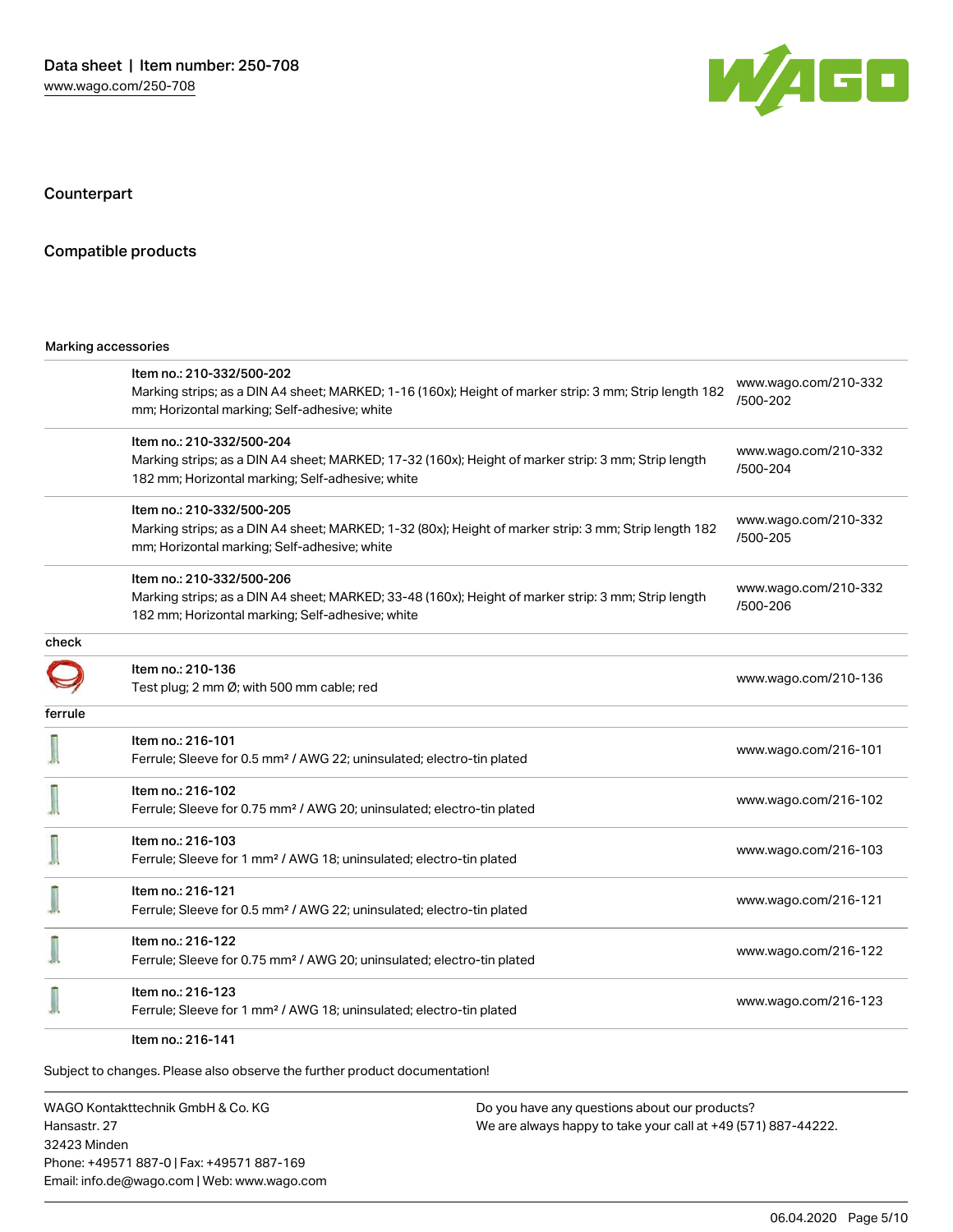

|       | Ferrule; Sleeve for 0.5 mm <sup>2</sup> / 20 AWG; uninsulated; electro-tin plated; electrolytic copper; gastight<br>crimped; acc. to DIN 46228, Part 1/08.92                                            | www.wago.com/216-141 |
|-------|---------------------------------------------------------------------------------------------------------------------------------------------------------------------------------------------------------|----------------------|
|       | Item no.: 216-142<br>Ferrule; Sleeve for 0.75 mm <sup>2</sup> / 18 AWG; uninsulated; electro-tin plated; electrolytic copper; gastight<br>crimped; acc. to DIN 46228, Part 1/08.92                      | www.wago.com/216-142 |
|       | Item no.: 216-143<br>Ferrule; Sleeve for 1 mm <sup>2</sup> / AWG 18; uninsulated; electro-tin plated; electrolytic copper; gastight<br>crimped; acc. to DIN 46228, Part 1/08.92                         | www.wago.com/216-143 |
|       | Item no.: 216-201<br>Ferrule; Sleeve for 0.5 mm <sup>2</sup> / 20 AWG; insulated; electro-tin plated; white                                                                                             | www.wago.com/216-201 |
|       | Item no.: 216-202<br>Ferrule; Sleeve for 0.75 mm <sup>2</sup> / 18 AWG; insulated; electro-tin plated; gray                                                                                             | www.wago.com/216-202 |
|       | Item no.: 216-203<br>Ferrule; Sleeve for 1 mm <sup>2</sup> / AWG 18; insulated; electro-tin plated; red                                                                                                 | www.wago.com/216-203 |
|       | Item no.: 216-221<br>Ferrule; Sleeve for 0.5 mm <sup>2</sup> / 20 AWG; insulated; electro-tin plated; white                                                                                             | www.wago.com/216-221 |
|       | Item no.: 216-222<br>Ferrule; Sleeve for 0.75 mm <sup>2</sup> / 18 AWG; insulated; electro-tin plated; gray                                                                                             | www.wago.com/216-222 |
|       | Item no.: 216-223<br>Ferrule; Sleeve for 1 mm <sup>2</sup> / AWG 18; insulated; electro-tin plated; red                                                                                                 | www.wago.com/216-223 |
|       | Item no.: 216-241<br>Ferrule; Sleeve for 0.5 mm <sup>2</sup> / 20 AWG; insulated; electro-tin plated; electrolytic copper; gastight<br>crimped; acc. to DIN 46228, Part 4/09.90; white                  | www.wago.com/216-241 |
|       | Item no.: 216-242<br>Ferrule; Sleeve for 0.75 mm <sup>2</sup> / 18 AWG; insulated; electro-tin plated; electrolytic copper; gastight<br>crimped; acc. to DIN 46228, Part 4/09.90; gray                  | www.wago.com/216-242 |
| n     | Item no.: 216-243<br>Ferrule; Sleeve for 1 mm <sup>2</sup> / AWG 18; insulated; electro-tin plated; electrolytic copper; gastight crimped; www.wago.com/216-243<br>acc. to DIN 46228, Part 4/09.90; red |                      |
|       | Item no.: 216-262<br>Ferrule; Sleeve for 0.75 mm <sup>2</sup> / 18 AWG; insulated; electro-tin plated; electrolytic copper; gastight<br>crimped; acc. to DIN 46228, Part 4/09.90; gray                  | www.wago.com/216-262 |
| 0     | Item no.: 216-263<br>Ferrule; Sleeve for 1 mm <sup>2</sup> / AWG 18; insulated; electro-tin plated; electrolytic copper; gastight crimped; www.wago.com/216-263<br>acc. to DIN 46228, Part 4/09.90; red |                      |
| tools |                                                                                                                                                                                                         |                      |
|       | Item no.: 210-647<br>Operating tool; Blade: 2.5 x 0.4 mm; with a partially insulated shaft                                                                                                              | www.wago.com/210-647 |
|       | Item no.: 210-719<br>Operating tool; Blade: 2.5 x 0.4 mm; with a partially insulated shaft                                                                                                              | www.wago.com/210-719 |

.<br>Subject to changes. Please also observe the further product documentation!

WAGO Kontakttechnik GmbH & Co. KG Hansastr. 27 32423 Minden Phone: +49571 887-0 | Fax: +49571 887-169 Email: info.de@wago.com | Web: www.wago.com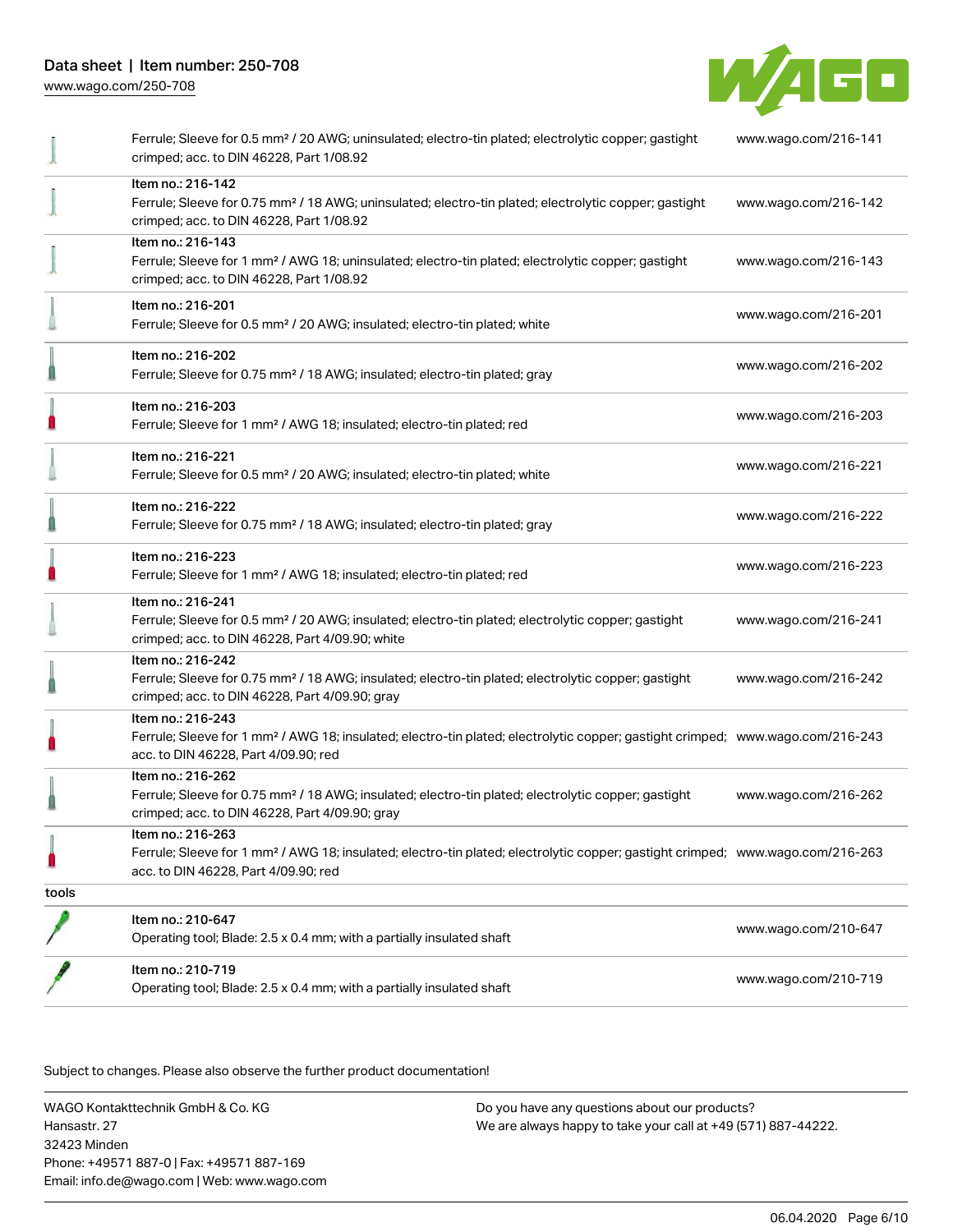## **Downloads** Documentation



| CAD/CAE-Data<br>CAD data                                                                                                                                               | <b>URL</b> | Download |
|------------------------------------------------------------------------------------------------------------------------------------------------------------------------|------------|----------|
|                                                                                                                                                                        |            |          |
|                                                                                                                                                                        |            |          |
| 2D/3D Models 250-708                                                                                                                                                   |            |          |
| <b>CAE</b> data                                                                                                                                                        |            |          |
| EPLAN Data Portal 250-708                                                                                                                                              | <b>URL</b> | Download |
| <b>PCB Design</b>                                                                                                                                                      |            |          |
| Symbol and Footprint 250-708                                                                                                                                           | URL        | Download |
| CAx data for your PCB design, consisting of "schematic symbols and PCB footprints",<br>allow easy integration of the WAGO component into your development environment. |            |          |
| Supported formats:                                                                                                                                                     |            |          |
| ш<br>Accel EDA 14 & 15                                                                                                                                                 |            |          |
| ш<br>Altium 6 to current version                                                                                                                                       |            |          |
| П<br>Cadence Allegro                                                                                                                                                   |            |          |
| Ц<br>DesignSpark                                                                                                                                                       |            |          |
| ш<br>Eagle Libraries                                                                                                                                                   |            |          |
| ш<br>KiCad                                                                                                                                                             |            |          |
| Ш<br>Mentor Graphics BoardStation                                                                                                                                      |            |          |
| ш<br>Mentor Graphics Design Architect                                                                                                                                  |            |          |
| ш<br>Mentor Graphics Design Expedition 99 and 2000                                                                                                                     |            |          |
| OrCAD 9.X PCB and Capture                                                                                                                                              |            |          |
| PADS PowerPCB 3, 3.5, 4.X, and 5.X                                                                                                                                     |            |          |
| ш<br>PADS PowerPCB and PowerLogic 3.0                                                                                                                                  |            |          |
| щ<br>PCAD 2000, 2001, 2002, 2004, and 2006                                                                                                                             |            |          |
| Pulsonix 8.5 or newer                                                                                                                                                  |            |          |
| ш<br><b>STL</b>                                                                                                                                                        |            |          |
| 3D STEP<br>ш                                                                                                                                                           |            |          |
| <b>TARGET 3001!</b>                                                                                                                                                    |            |          |

Subject to changes. Please also observe the further product documentation!

WAGO Kontakttechnik GmbH & Co. KG Hansastr. 27 32423 Minden Phone: +49571 887-0 | Fax: +49571 887-169 Email: info.de@wago.com | Web: www.wago.com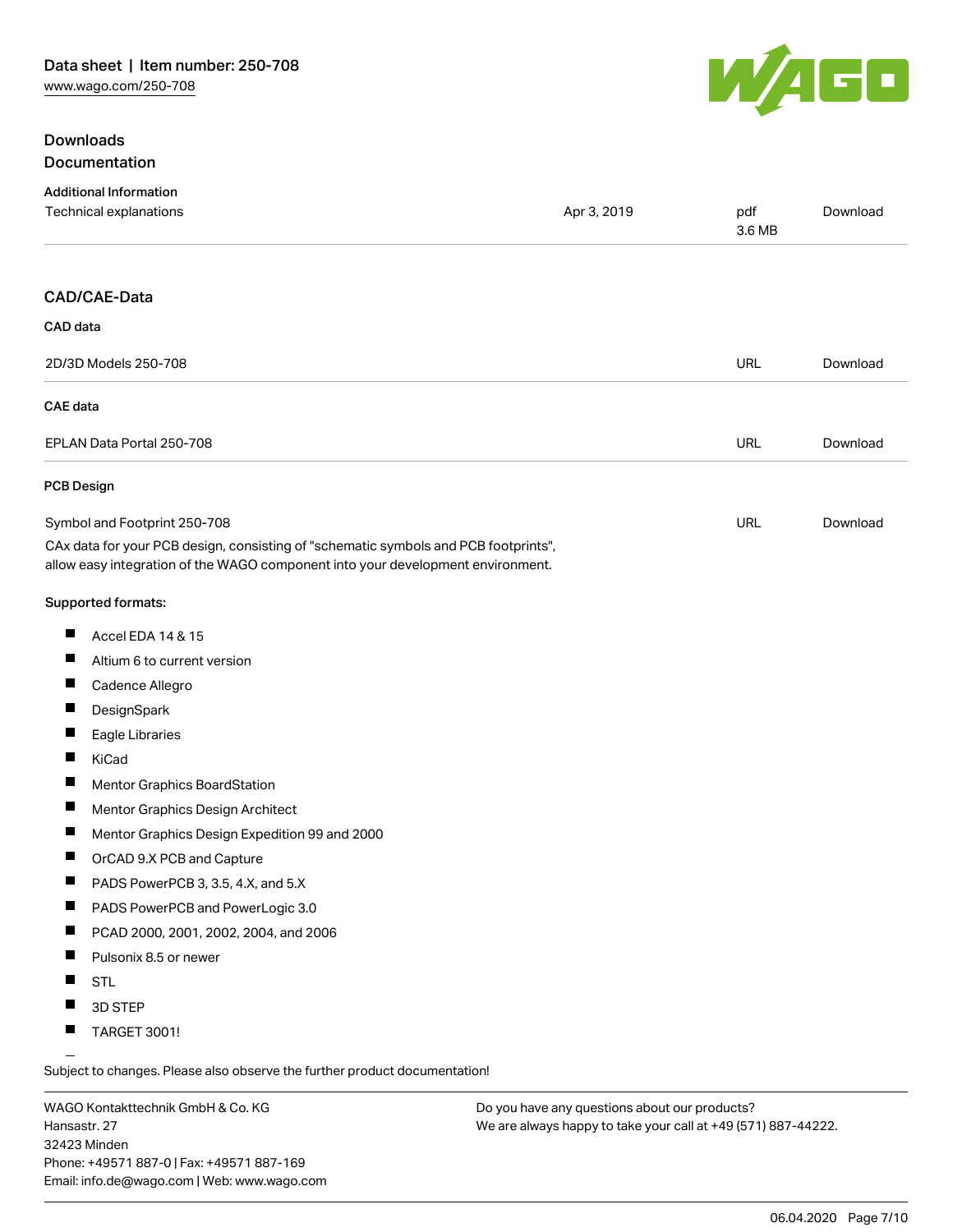

- $\blacksquare$ View Logic ViewDraw
- $\blacksquare$ Quadcept
- $\blacksquare$ Zuken CadStar 3 and 4
- $\blacksquare$ Zuken CR-5000 and CR-8000

PCB Component Libraries (EDA), PCB CAD Library Ultra Librarian

#### Installation Notes



Space-saving wiring – push-in termination of solid conductors.



Testing with 2 mm Ø test plug – touch contact.

#### Conductor termination

Subject to changes. Please also observe the further product documentation!

WAGO Kontakttechnik GmbH & Co. KG Hansastr. 27 32423 Minden Phone: +49571 887-0 | Fax: +49571 887-169 Email: info.de@wago.com | Web: www.wago.com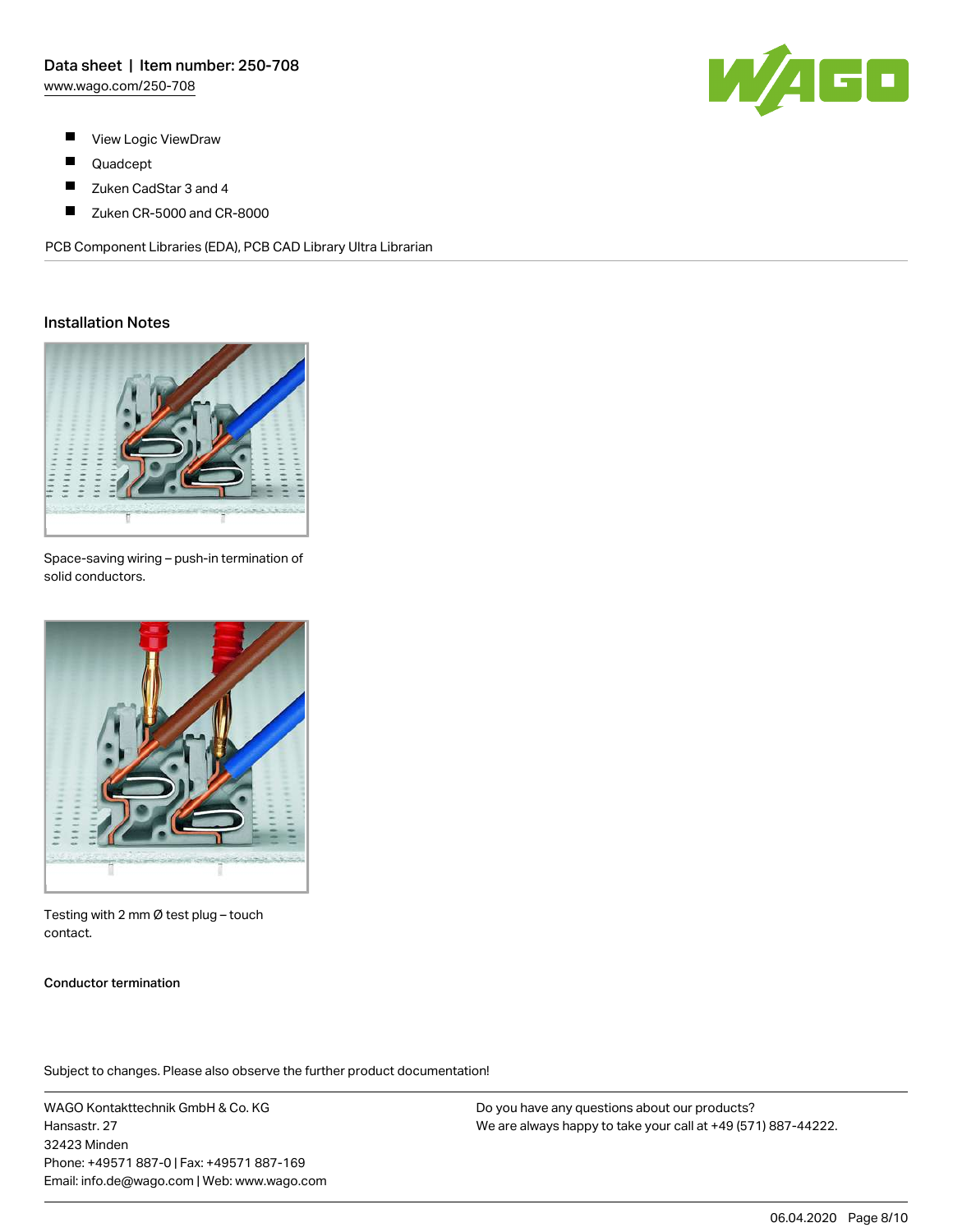Data sheet | Item number: 250-708 [www.wago.com/250-708](http://www.wago.com/250-708)





Inserting solid conductors via push-in termination.

Inserting fine-stranded conductors via pushbuttons, 250 Series – 3.5 mm pin spacing.

#### Conductor termination



Space-saving wiring, 250 Series – 5 mm pin spacing.

**Testing** 

Subject to changes. Please also observe the further product documentation!

WAGO Kontakttechnik GmbH & Co. KG Hansastr. 27 32423 Minden Phone: +49571 887-0 | Fax: +49571 887-169 Email: info.de@wago.com | Web: www.wago.com